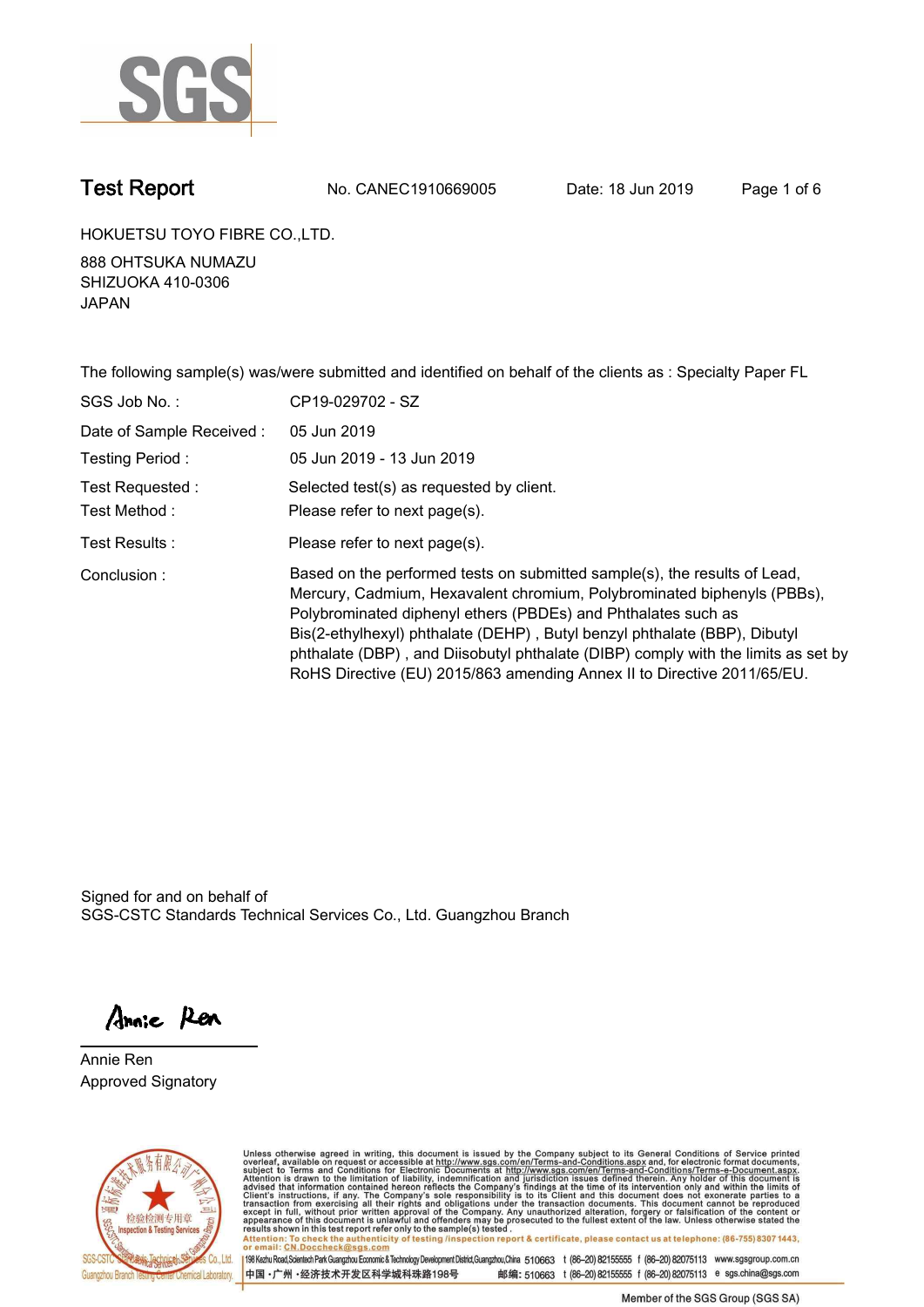

**Test Report. No. CANEC1910669005 Date: 18 Jun 2019. Page 2 of 6.**

**Test Results :.**

**Test Part Description :.**

| Specimen No.    | SGS Sample ID    | <b>Description</b> |  |
|-----------------|------------------|--------------------|--|
| SN <sub>1</sub> | CAN19-106690.005 | White paper        |  |

**Remarks :.(1) 1 mg/kg = 1 ppm = 0.0001%.**

**(2) MDL = Method Detection Limit.**

**(3) ND = Not Detected ( < MDL ).**

**(4) "-" = Not Regulated.**

### **RoHS Directive (EU) 2015/863 amending Annex II to Directive 2011/65/EU.**

**Test Method :. With reference to IEC 62321-4:2013+A1:2017, IEC 62321-5:2013, IEC 62321-7-2:2017 , IEC 62321-6:2015 and IEC 62321-8:2017, analyzed by ICP-OES , UV-Vis and GC-MS ..**

| Test Item(s)               | <u>Limit</u> | <u>Unit</u> | <b>MDL</b>               | <u>005</u> |
|----------------------------|--------------|-------------|--------------------------|------------|
| Cadmium (Cd)               | 100          | mg/kg       | $\overline{c}$           | <b>ND</b>  |
| Lead (Pb)                  | 1,000        | mg/kg       | $\overline{c}$           | <b>ND</b>  |
| Mercury (Hg)               | 1,000        | mg/kg       | 2                        | <b>ND</b>  |
| Hexavalent Chromium (CrVI) | 1,000        | mg/kg       | 8                        | <b>ND</b>  |
| Sum of PBBs                | 1,000        | mg/kg       | $\overline{\phantom{a}}$ | <b>ND</b>  |
| Monobromobiphenyl          |              | mg/kg       | 5                        | <b>ND</b>  |
| Dibromobiphenyl            | -            | mg/kg       | 5                        | <b>ND</b>  |
| Tribromobiphenyl           | -            | mg/kg       | 5                        | <b>ND</b>  |
| Tetrabromobiphenyl         |              | mg/kg       | 5                        | <b>ND</b>  |
| Pentabromobiphenyl         | -            | mg/kg       | 5                        | <b>ND</b>  |
| Hexabromobiphenyl          |              | mg/kg       | 5                        | ND         |
| Heptabromobiphenyl         | -            | mg/kg       | 5                        | <b>ND</b>  |
| Octabromobiphenyl          |              | mg/kg       | 5                        | <b>ND</b>  |
| Nonabromobiphenyl          |              | mg/kg       | 5                        | <b>ND</b>  |
| Decabromobiphenyl          |              | mg/kg       | 5                        | <b>ND</b>  |
| Sum of PBDEs               | 1,000        | mg/kg       | $\overline{\phantom{a}}$ | <b>ND</b>  |
| Monobromodiphenyl ether    |              | mg/kg       | 5                        | <b>ND</b>  |
| Dibromodiphenyl ether      | -            | mg/kg       | 5                        | <b>ND</b>  |
| Tribromodiphenyl ether     | -            | mg/kg       | 5                        | <b>ND</b>  |
| Tetrabromodiphenyl ether   |              | mg/kg       | 5                        | <b>ND</b>  |
| Pentabromodiphenyl ether   |              | mg/kg       | 5                        | <b>ND</b>  |
|                            |              |             |                          |            |



Unless otherwise agreed in writing, this document is issued by the Company subject to its General Conditions of Service printed<br>overleaf, available on request or accessible at http://www.sgs.com/en/Terms-and-Conditions.asp Attention: To check the authenticity of testing /inspection report & certificate, please contact us at telephone: (86-755) 8307 1443,<br>Attention: To check the authenticity of testing /inspection report & certificate, please

198 Kezhu Road,Scientech Park Guangzhou Economic & Technology Development District,Guangzhou,China 510663 t (86-20) 82155555 f (86-20) 82075113 www.sgsgroup.com.cn 邮编: 510663 t (86-20) 82155555 f (86-20) 82075113 e sgs.china@sgs.com 中国·广州·经济技术开发区科学城科珠路198号

Member of the SGS Group (SGS SA)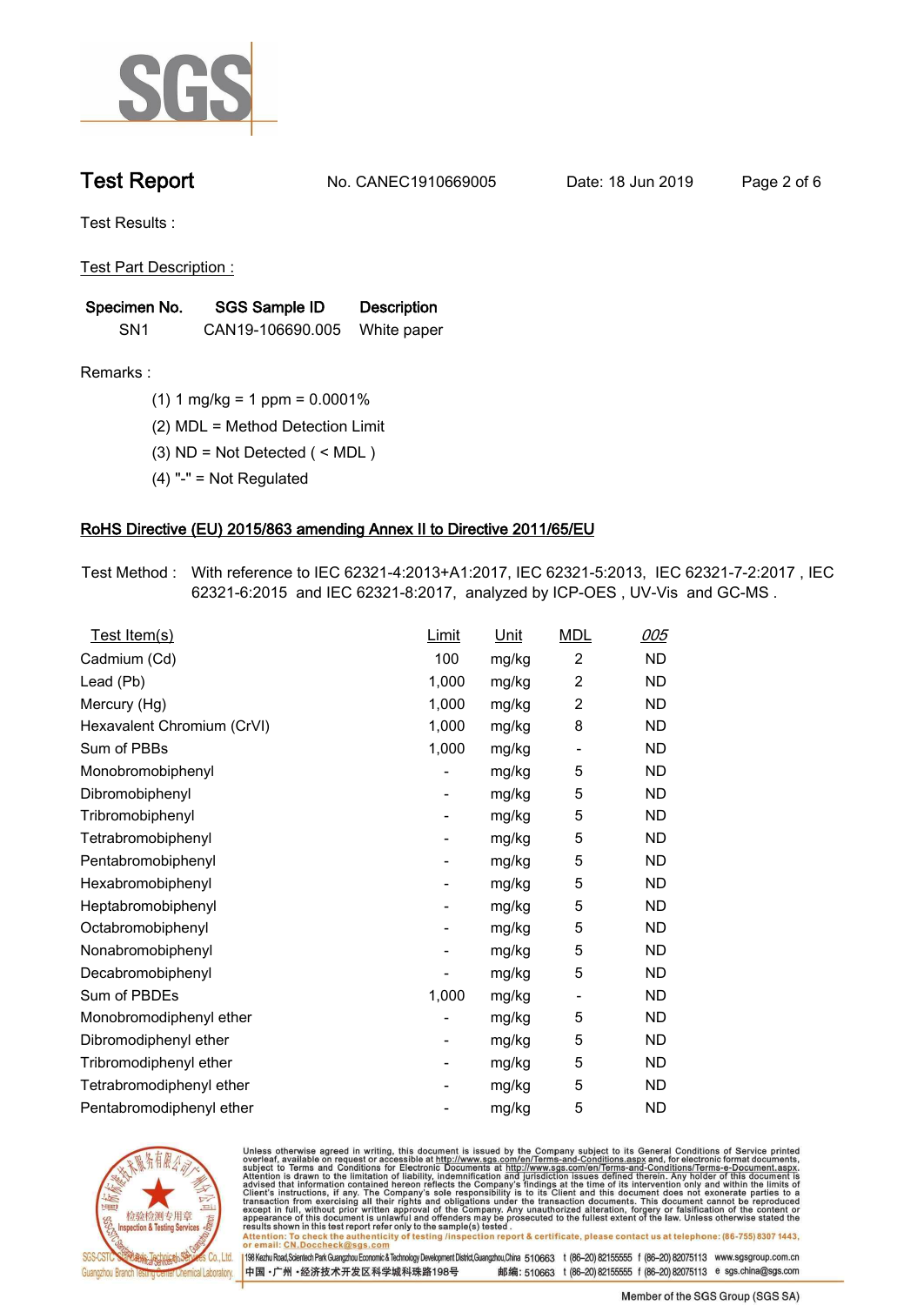

| <b>Test Report</b>                  | No. CANEC1910669005 |       | Date: 18 Jun 2019 |           | Page 3 of 6 |
|-------------------------------------|---------------------|-------|-------------------|-----------|-------------|
| Test Item(s)                        | Limit               | Unit  | <b>MDL</b>        | 005       |             |
| Hexabromodiphenyl ether             | ٠                   | mg/kg | 5                 | <b>ND</b> |             |
| Heptabromodiphenyl ether            | ٠                   | mg/kg | 5                 | <b>ND</b> |             |
| Octabromodiphenyl ether             | Ξ.                  | mg/kg | 5                 | <b>ND</b> |             |
| Nonabromodiphenyl ether             | -                   | mg/kg | 5                 | <b>ND</b> |             |
| Decabromodiphenyl ether             | ٠                   | mg/kg | 5                 | <b>ND</b> |             |
| Dibutyl phthalate (DBP)             | 1.000               | mg/kg | 50                | <b>ND</b> |             |
| Butyl benzyl phthalate (BBP)        | 1,000               | mg/kg | 50                | <b>ND</b> |             |
| Bis (2-ethylhexyl) phthalate (DEHP) | 1.000               | mg/kg | 50                | <b>ND</b> |             |
| Diisobutyl Phthalates (DIBP)        | 1.000               | mg/kg | 50                | <b>ND</b> |             |

**Notes :.**

**(1) The maximum permissible limit is quoted from RoHS Directive (EU) 2015/863.IEC 62321 series is equivalent to EN 62321 series** 

**http://www.cenelec.eu/dyn/www/f?p=104:30:1742232870351101::::FSP\_ORG\_ID,FSP\_LANG\_ID:12586 37,25.**



Unless otherwise agreed in writing, this document is issued by the Company subject to its General Conditions of Service printed<br>overleaf, available on request or accessible at http://www.sgs.com/en/Terms-and-Conditions.asp Attention: To check the authenticity of testing /inspection report & certificate, please contact us at telephone: (86-755) 8307 1443,<br>Attention: To check the authenticity of testing /inspection report & certificate, please

198 Kezhu Road,Scientech Park Guangzhou Economic & Technology Development District,Guangzhou,China 510663 t (86-20) 82155555 f (86-20) 82075113 www.sgsgroup.com.cn 中国·广州·经济技术开发区科学城科珠路198号 邮编: 510663 t (86-20) 82155555 f (86-20) 82075113 e sgs.china@sgs.com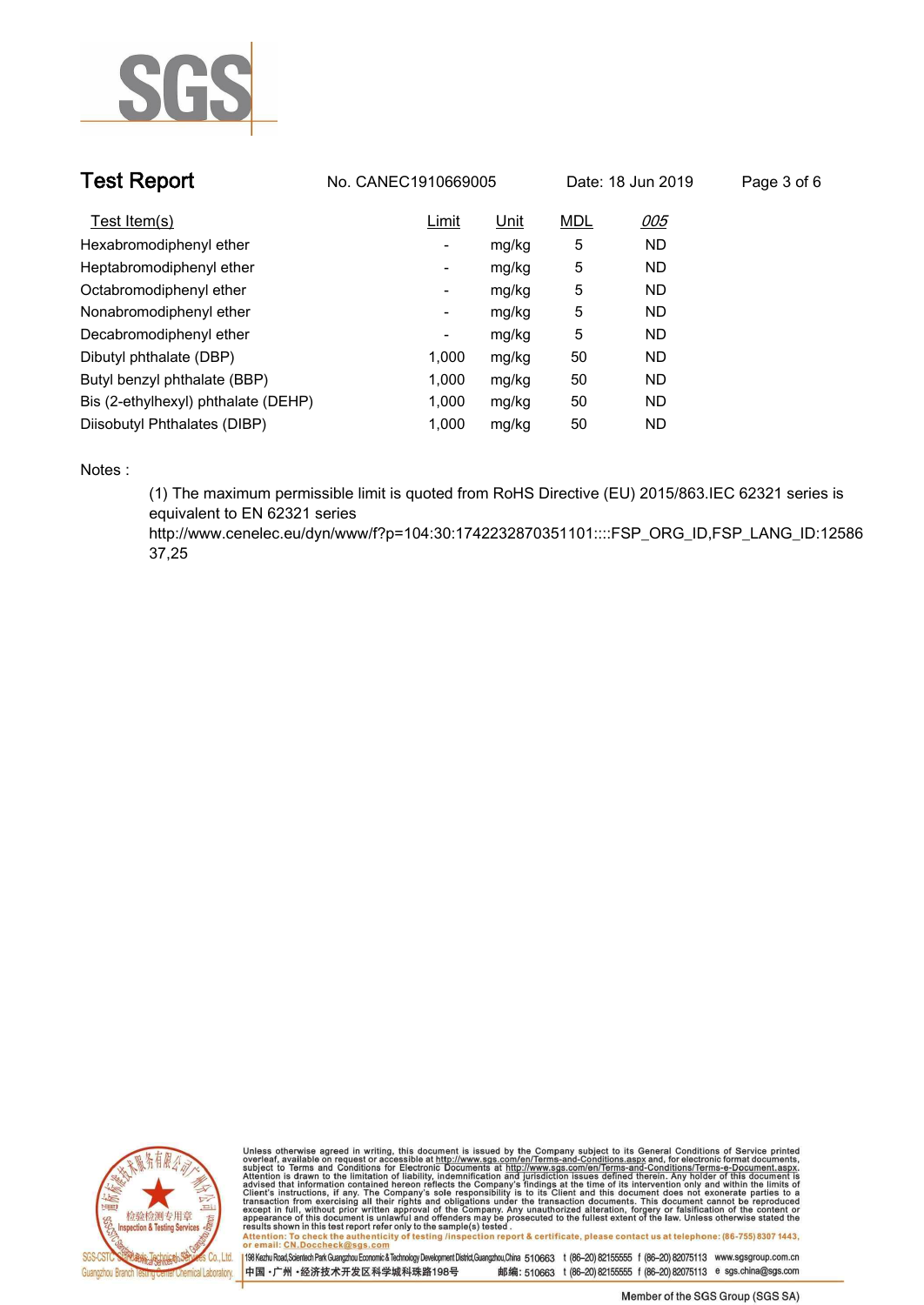

**Test Report. No. CANEC1910669005** Date: 18 Jun 2019 Page 4 of 6

## **ATTACHMENTS Pb/Cd/Hg/Cr6+/PBBs/PBDEs Testing Flow Chart**

**1) These samples were dissolved totally by pre-conditioning method according to below flow chart. (Cr6+ and PBBs/PBDEs test method excluded).**





Unless otherwise agreed in writing, this document is issued by the Company subject to its General Conditions of Service printed<br>overleaf, available on request or accessible at http://www.sgs.com/en/Terms-and-Conditions.asp résults shown in this test report refer only to the sample(s) tésted .<br>Attention: To check the authenticity of testing /inspection report & certificate, please contact us at telephone: (86-755) 8307 1443,<br>or email: <u>CN.Doc</u>

198 Kezhu Road,Scientech Park Guangzhou Economic & Technology Development District,Guangzhou,China 510663 t (86-20) 82155555 f (86-20) 82075113 www.sgsgroup.com.cn 邮编: 510663 t (86-20) 82155555 f (86-20) 82075113 e sgs.china@sgs.com 中国·广州·经济技术开发区科学城科珠路198号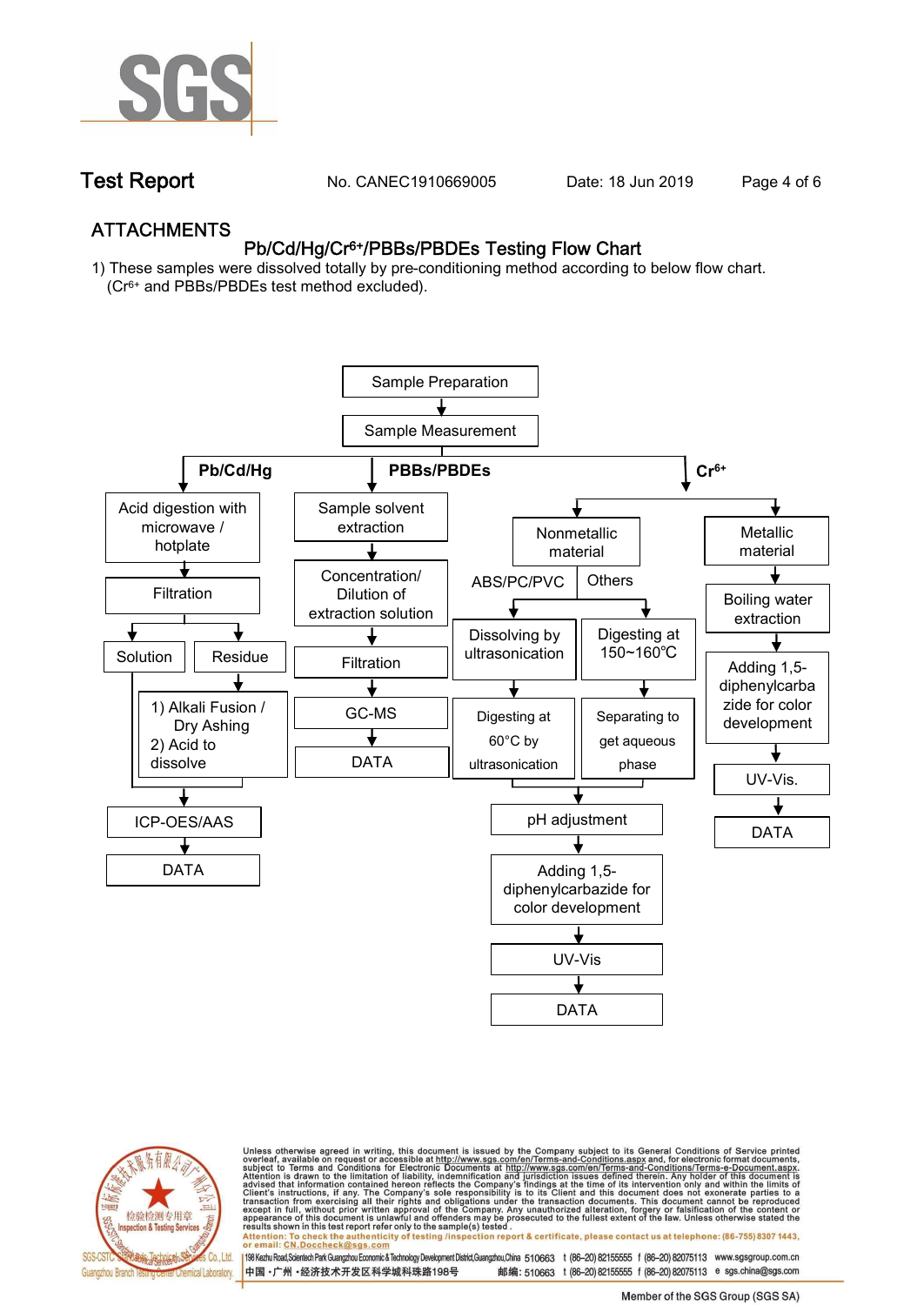

**Test Report. No. CANEC1910669005 Date: 18 Jun 2019. Page 5 of 6.**

# **ATTACHMENTS Phthalates Testing Flow Chart**





Unless otherwise agreed in writing, this document is issued by the Company subject to its General Conditions of Service printed<br>overleaf, available on request or accessible at http://www.sgs.com/en/Terms-and-Conditions.asp results shown in this test report refer only to the sample(s) tested .<br>Attention: To check the authenticity of testing /inspection report & certificate, please contact us at telephone: (86-755) 8307 1443,<br>or email: <u>CN.Doc</u>

198 Kezhu Road,Scientech Park Guangzhou Economic & Technology Development District,Guangzhou,China 510663 t (86-20) 82155555 f (86-20) 82075113 www.sgsgroup.com.cn 中国·广州·经济技术开发区科学城科珠路198号 邮编: 510663 t (86-20) 82155555 f (86-20) 82075113 e sgs.china@sgs.com